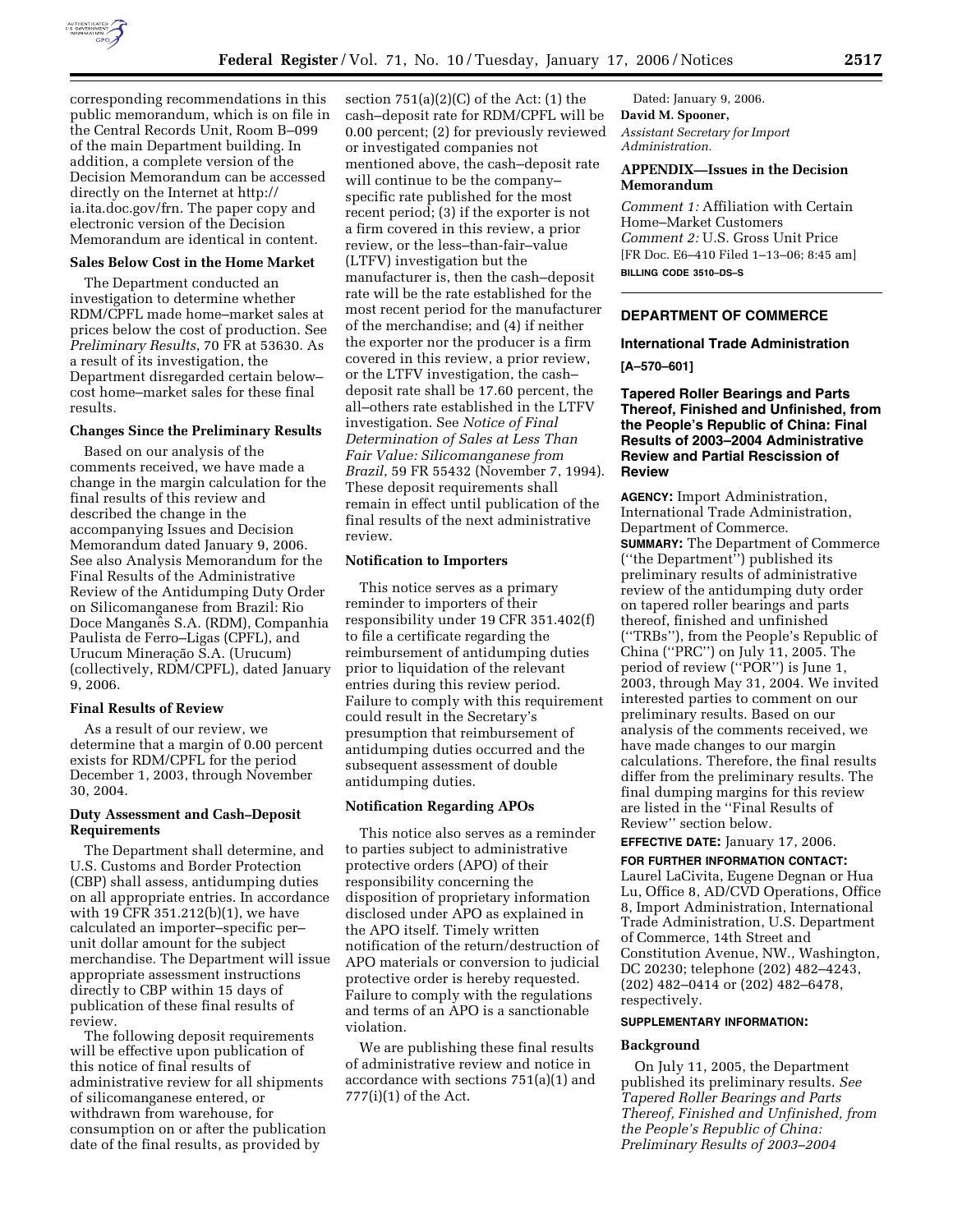*Antidumping Administrative Review, and Notice of Intent to Rescind in Part*, 70 FR 39744 (July 11, 2005) (''*Preliminary Results*''). On July 27, 2005, Yantai Timken Company Limited (''Yantai Timken'') submitted additional surrogate value information. On July 29, 2005, The Timken Company (''Petitioner'') submitted comments on surrogate values. On August 2, 2005, Yantai Timken requested an extension of the briefing schedule. On August 4 and August 8, 2005, Yantai Timken requested to submit additional factual information. On August 10, 2005, Yantai Timken requested a hearing. On September 21, 2005, the Department determined that it was unable to grant Yantai Timken's requests to supplement the record with new factual information. On October 5, 2005, we received case briefs from China National Machinery Import & Export Corporation (''CMC''), Luoyang Bearing Corporation (Group) (''LYC'') and Yantai Timken. On October 13, 2005, the Department rejected Yantai Timken's case brief because it contained new factual information. On November 8, 2005, the Department published a notice extending the time limit for the final results of review until January 7, 2006. *See Notice of Extension of Final Results of the 2003–2004 Administrative Review of Tapered Roller Bearings and Parts Thereof, Finished or Unfinished from the People's Republic of China*, 70 FR 67668 (November 8, 2005). On November 30, 2005, Yantai Timken resubmitted its case brief. On December 5, 2005, Peer Bearing Company (''Peer'') and Petitioner submitted rebuttal briefs. On December 9, 2005, the Department held a public hearing.

We have conducted this administrative review in accordance with section 751 of the Tariff Act of 1930, as amended (''the Act''), and 19 CFR 351.213.

### **Scope of Order**

Merchandise covered by this order is TRBs from the PRC; flange, take up cartridge, and hanger units incorporating tapered roller bearings; and tapered roller housings (except pillow blocks) incorporating tapered rollers, with or without spindles, whether or not for automotive use. This merchandise is currently classifiable under the *Harmonized Tariff Schedule of the United States* (''HTSUS'') item numbers 8482.20.00, 8482.91.00.50, 8482.99.30, 8483.20.40, 8483.20.80, 8483.30.80, 8483.90.20, 8483.90.30, 8483.90.80, 8708.99.80.15, and 8708.99.80.80. Although the HTSUS item numbers are provided for convenience and customs purposes, the written description of the scope of the order is dispositive.

#### **Rescission of Review**

In our preliminary results, we stated we are rescinding the review with respect to Chin Jun Industrial Ltd. (''Chin Jun''), Weihai Machinery Holding (Group) Company, Ltd. (''Weihai Machinery''), and Zhejiang Machinery Import & Export Corp (''ZMC'') because we had no evidence that Chin Jun, Weihai Machinery or ZMC had any shipments to the United State. of subject merchandise during the POR. *See Preliminary Results*, 70 FR at 39746. Consequently, in accordance with 19 CFR 351.213(d)(1) and consistent with the Department's practice, we preliminarily rescinded our review with respect to Chin Jun, Weihai Machinery and ZMC. Since we have received no new information since the preliminary results that contradicts the decision made in the preliminary results of review, we are rescinding the administrative review with respect to Chin Jun, Weihai Machinery and ZMC.

## **Analysis of Comments Received**

All issues raised in the post– preliminary comments by parties in this review are addressed in the memorandum from Stephen J. Claeys, Deputy Assistant Secretary for Import Administration, to David M. Spooner Assistant Secretary, for Import Administration, ''Issues and Decision Memorandum for the Final Results of the 17th Administrative Review of the Antidumping Duty Order on Tapered Roller Bearings and Parts Thereof, Finished and Unfinished, from the People's Republic of China,'' dated January 9, 2006 (''*Issues and Decision Memorandum*''), which is hereby adopted by this notice. A list of the issues which parties raised and to which we responded in the *Issues and Decision Memorandum* is attached to this notice as an appendix. The *Issues and Decision Memorandum* is a public document which is on file in the Central Records Unit (''CRU'') in room B–099 in the main Department building, and is accessible on the Web at *http:// ia.ita.doc.gov/*. The paper copy and electronic version of the memorandum are identical in content.

### **Changes Since the Preliminary Results**

Based on our analysis of comments received, we have made changes in the margin calculations for CMC and LYC. See Issues and Decision Memorandum at Comments 1–6.

### **CMC**

• In the preliminary results, we

inadvertently cited the variable name for skilled packing labor incorrectly in the margin calculation program. We have corrected the error for the final results. *See Issues and Decisions Memo* at Comment 1 for a thorough discussion of this issue and ''Analysis Memorandum for the Final Determination of Administrative Review on Tapered Roller Bearings and Parts Thereof from the People's Republic of China of China: National Machinery Import & Export Corp'' from Hua Lu, Case Analyst, through Robert Bolling, Program Manager, to the File, dated January 9, 2006 (''*CMC Final Analysis Memorandum*.'')

- In the preliminary results we inadvertently used ''0.0001'' as the conversion factor from metric tons to kilograms for the freight surrogate values for steel consumption of cups, rollers and cages. No interested party commented on this error. We have corrected the conversion factor to ''0.001'' for these final results of review. *See CMC Final Analysis Memorandum*.
- For the preliminary results, when calculating ratios for factory overhead, selling, general, and administrative expenses, interest, depreciation, and profit from the surrogate companies' financial statements, we inadvertently included excise duties in the sum of the cost of materials for one of the surrogate companies. For the final results, we have excluded excise duties from the cost of manufacturing when calculating the surrogate financial ratios. Further, we have applied the revised surrogate financial ratios to all respondents in this review for whom we are calculating a margin. *See Issues and Decisions Memorandum* at Comment 5 and Memorandum to the final regarding ''Final Results of Review of Tapered Roller Bearings and Parts Thereof, Finished and Unfinished, from the People's Republic of China: Surrogate Value Memorandum for the Final Results of Review'' (''*Final Results Surrogate Value Memorandum*''), dated January 9, 2005.

### **LYC**

• In the preliminary results, the Department applied partial adverse facts available (''AFA'') to LYC's U.S. inventory carrying costs (''ICCs'') for certain constructed export price (''CEP'') sales. For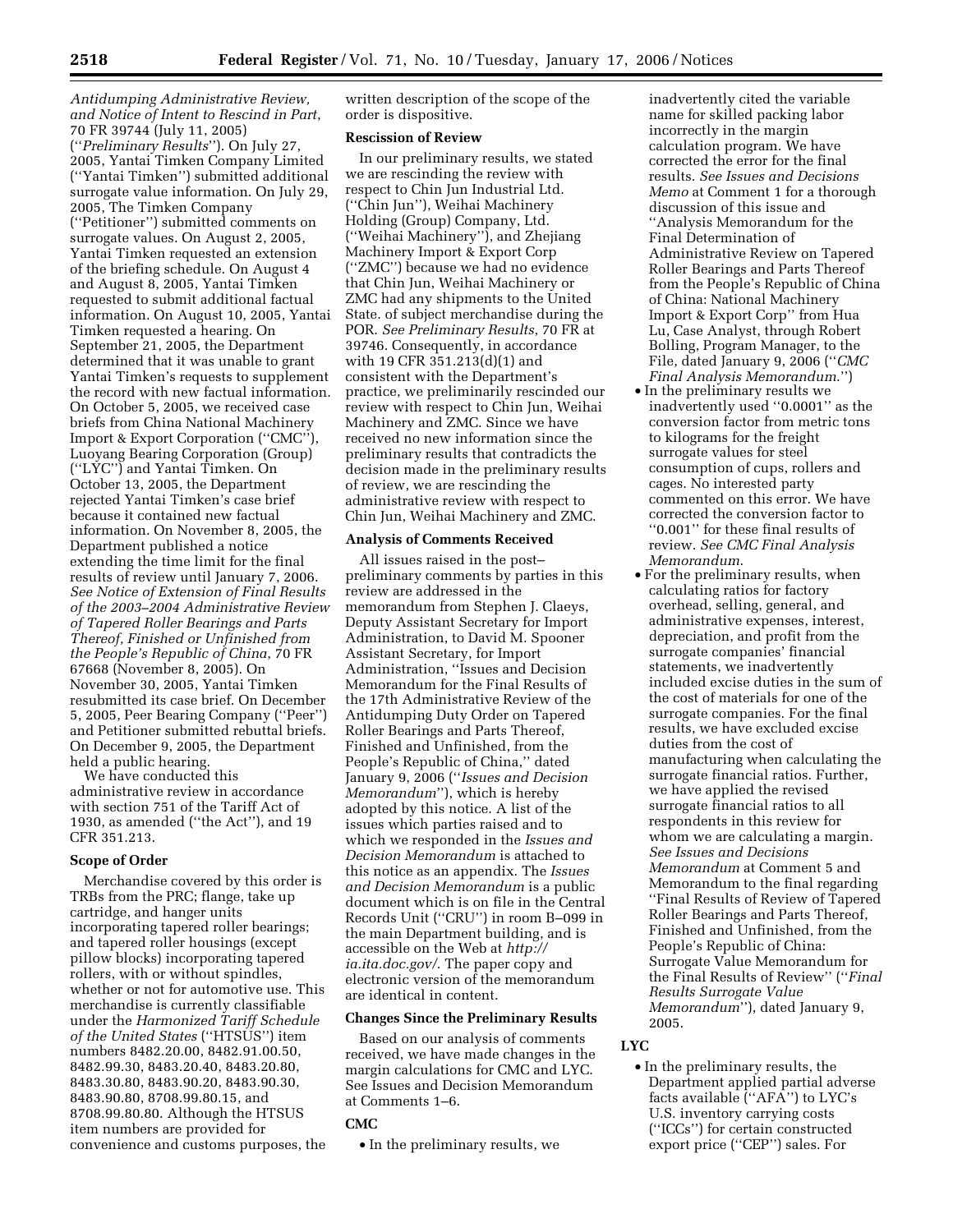these final results, we have used LYCs ICCs as reported. *See Issues and Decisions Memorandum* at Comment 3 and ''Final Results of Review of the Order on Tapered Roller Bearings and Parts Thereof from the People's Republic of China, Program Analysis for the Final Results of Review: Luoyang Bearing Corporation (Group)'' (''*LYC Final Analysis* 

*Memorandum*''), dated January 9, 2006.

- In the preliminary results we failed to convert the surrogate value for ''cage'' from Indian rupees to U.S. dollars in the margin calculation program. For the final results, we have made this conversion. *See Issues and Decisions Memorandum*  at Comment 6.
- For the preliminary results, when calculating ratios for factory overhead, selling, general, and administrative expenses, interest, depreciation, and profit from the surrogate companies' financial statements, we inadvertently included excise duties in the sum of the cost of materials for one of the surrogate companies. For a complete discussion on this issue, see CMC above and Comment 5 in the *Issues and Decisions Memorandum*.

### **Calculation of a Margin for Yantai Timken**

In addition, based on further analysis of record evidence in this review, the Department is reversing its decision to apply total AFA to Yantai Timken's margin for the final results. After examining the record of this review, including the verification reports and the documentation provided at verification, we have determined that Yantai Timken was able to substantiate one of its reported expenses, marine insurance. However, we continue to conclude that Yantai Timken was unable to substantiate two reported factors of production and several other expenses reported as adjustments to U.S. price. Thus, we have determined that the use of partial AFA is warranted. *See Issues and Decision Memorandum*  at Comments 7–16. As a result, we have calculated a margin for Yantai Timken in this review. An explanation of our calculations follows.

### **Separate Rates**

In proceedings involving non–marketeconomy (''NME'') countries, the Department begins with a rebuttable presumption that all companies within the country are subject to government control and, thus, should be assigned a

single antidumping duty deposit rate. It is the Department's policy to assign all exporters of merchandise subject to administrative review in an NME country this single rate unless an exporter can demonstrate that it is sufficiently independent so as to be entitled to a separate rate.

In the *Preliminary Results*, we found that Yantai Timken did not demonstrate its eligibility for a separate rate as a consequence of our determination to base its margin on total AFA. Accordingly, we preliminarily determined that Yantai Timken was a part of the PRC–wide entity. For the final results of review, we have reconsidered our determination to apply total AFA to Yantai Timken's margin and its eligibility for a separate rate.

The Department's separate–rate test to determine whether the exporters are independent from government control does not consider, in general, macroeconomic/border–type controls, *e.g.*, export licenses, quotas, and minimum export prices, particularly if these controls are imposed to prevent dumping. The test focuses, rather, on controls over the investment, pricing, and output decision–making process at the individual firm level. *See Tapered Roller Bearings and Parts Thereof, Finished and Unfinished, from the People's Republic of China: Final Results of Antidumping Duty Administrative Review*, 62 FR 61276, 61279 (November 17, 1997), and *Notice of Final Determination of Sales at less Than Fair Value: Certain Frozen and Canned Warmwater Shrimp From the People's Republic of China*, 69 FR 71005 (December 8, 2004), and accompanying Issues and Decision Memoramdum, at Comment II.

To establish whether a firm is sufficiently independent from government control to be entitled to a separate rate, the Department analyzes each exporting entity under a test arising out of the *Final Determination of Sales at Less Than Fair Value: Sparklers from the People's Republic of China*, 56 FR 20588, 20589 (May 6, 1991) (''Sparklers''), as modified by *Final Determination of Sales at Less Than Fair Value: Silicon Carbide from the People's Republic of China*, 59 FR 22585, 22586 (May 2, 1994) (''*Silicon Carbide*''). Under the separate rates criteria, the Department assigns separate rates in NME cases only if the respondent can demonstrate the absence of both *de jure* and *de facto* government control over its export activities. *See Silicon Carbide*, 59 FR at 22586, and *Final Determination of Sales at Less Than Fair Value: Furfuryl Alcohol from the People's Republic of China*, 60 FR

22544 (May 8, 1995) (''Furfuryl Alcohol'').

Yantai Timken provided company– specific separate–rates information and stated that it met the standards for the assignment of separate rates.

### A. Absence of De Jure Control

The Department considers the following *de jure* criteria in determining whether an individual company may be granted a separate rate: (1) an absence of restrictive stipulations associated with an individual exporter's business and export licenses; (2) any legislative enactments decentralizing control of companies; or (3) any other formal measures by the government decentralizing control of companies. *See*  Sparklers.

Yantai Timken placed on the record statements and documents to demonstrate absence of *de jure* control. In its questionnaire responses, Yantai Timken reported that it is a wholly foreign–owned enterprise, established in accordance with the ''Law of the PRC on Foreign Capital Enterprise'' *See*  Yantai Timken's August 26, 2004, Section A response (''AQR'') at A–2. Yantai Timken reported that it is 100– percent owned by The Timken Company. *See* AQR at A–2. Yantai Timken reported that it does not have any relationship with the central, provincial, or local governments with respect to ownership, internal management, and daily business operations. *See* AQR at A–3. Yantai Timken submitted a copy of its business license and stated it is renewed annually as long as the company submits its annual financial statements and profit/loss statement to the appropriate State Administration of Industry and Commerce office and no activities prohibited by Article 30 of the Administrative Regulations have occurred. *See* AQR at A–5 and at exhibit A–5. Yantai Timken reported that the subject merchandise did not appear on any government list regarding export provisions or export licensing, and the subject merchandise is not subject to export quotas or export control licenses imposed by the PRC government. *See*  AQR at A–6. Yantai Timken reported that it may engage in business activities within the scope of its business license. *See* AQR at A–4. Furthermore, Yantai Timken stated that the China Chamber of Commerce is not involved in Yantai Timken's export activities. *See* AQR at A–8. Yantai Timken submitted a copy of the ''Regulations of the PRC for Controlling the Registration of Enterprises as Legal Persons'' and the ''Company Law of the PRC'' to demonstrate that there is no centralized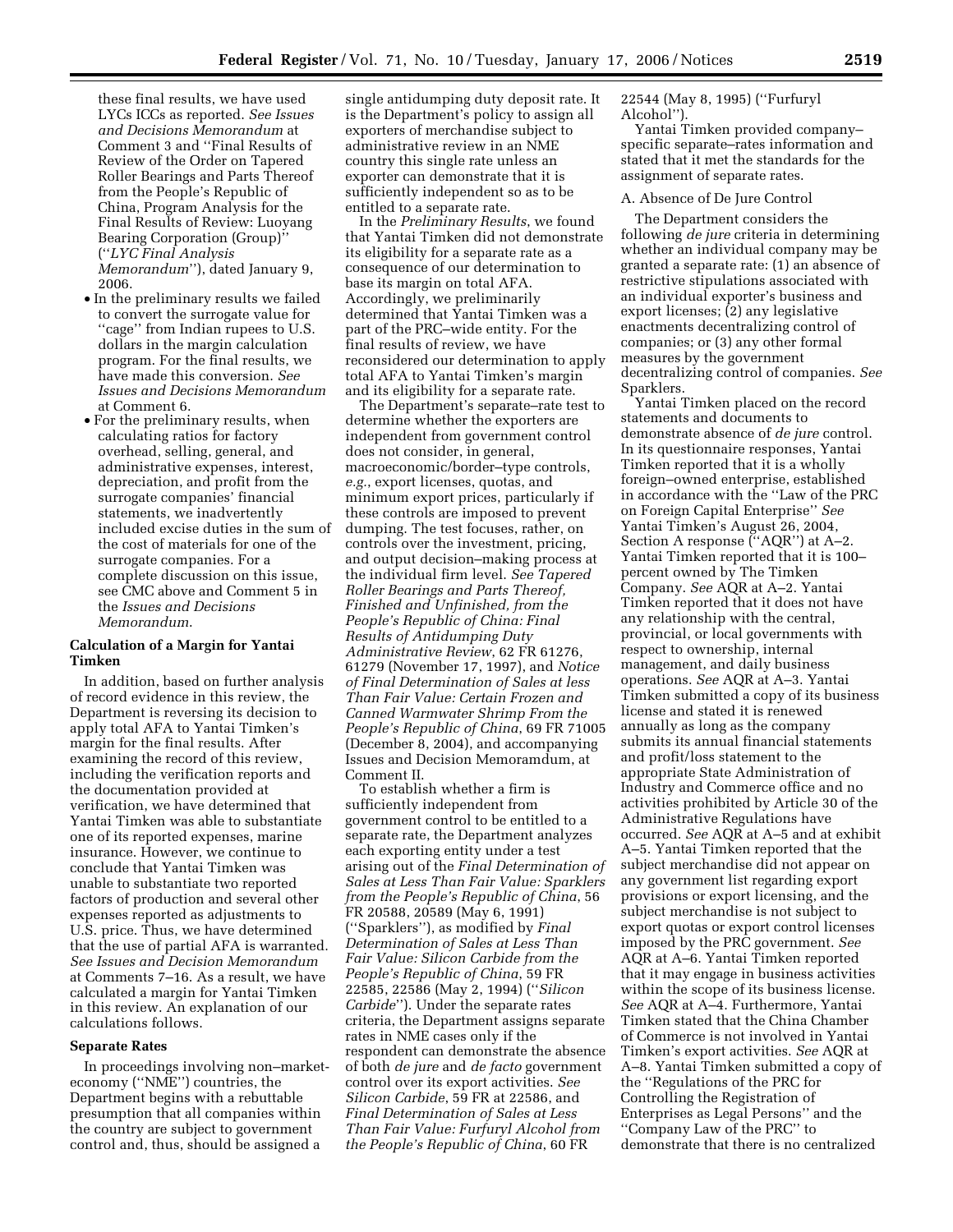control over its export activities. *See*  AQR at exhibits A–3 and A–4. Through the questionnaire responses, we examined each of the related laws and Yantai Timken's business license and have determined that they demonstrate the absence of *de jure* control over the export activities and evidence in favor of the absence of government control associated with Yantai Timken's business license.

### B. Absence of De Facto Control

As stated in previous cases, there is some evidence that certain enactments of the PRC central government have not been implemented uniformly among different sectors and/or jurisdictions in the PRC. *See Final Determination of Sales at Less Than Fair Value: Certain Preserved Mushrooms from the People's Republic of China*, 63 FR 72255, 72257 (December 31, 1998). Therefore, the Department has determined that an analysis of *de facto* control is critical in determining whether respondents are, in fact, subject to a degree of government control which would preclude the Department from assigning separate rates. The Department typically considers four factors in evaluating whether each respondent is subject to *de facto* government control of its export functions: (1) whether the exporter sets its own export prices independent of the government and without the approval of a government authority; (2) whether the respondent has authority to negotiate and sign contracts, and other agreements; (3) whether the respondent has autonomy from the government in making decisions regarding the selection of its management; and (4) whether the respondent retains the proceeds of its export sales and makes independent decisions regarding disposition of profits or financing of losses. *See*  Furfuryl Alcohol.

In support of an absence of *de facto*  control, Yantai Timken reported the following. During the POR, Yantai Timken explained that it sold the subject merchandise in the United States only to its affiliated party in the United States, The Timken Company. *See* AQR at A–7 and A–8. Therefore, Yantai Timken reported that the question of whether its prices are subject to governmen control is not applicable, since The Timken Company in the United States sets and negotiates the prices with its customers in the United States. *See* AQR at A–7. Yantai Timken explained that its Board of Directors appoints the general manager and all other senior management members are nominated by the general manager and approved by the board of

directors. *See* AQR at A–9. Yantai Timken explained that it is required to notify the Yantai Administration for Industry & Commerce of any senior management changes for informational purposes. *See* AQR at A–9. Yantai Timken explained that there are no restrictions on the use of its export revenues. *See* AQR at A10. Additionally, Yantai Timken stated that it is not required to sell any of its foreign currency earnings to the government and it is allowed to freely convert all foreign currency earnings on sales of the merchandise under review to the United States into renminbi for domestic use in China at the prevailing market rates of any bank. *See* AQR at A– 11 and A–12. Yantai Timken explained that it can and does use foreign currency for operating expenses and capital equipment purchases. *See* AQR at A–11.

The evidence placed on the record of this administrative review by Yantai Timken, and verified by the Department, demonstrates an absence of government control, both in law and in fact, with respect to Yantai Timken's exports of the merchandise under review. *See* Memorandum to the File, from Laurel LaCivita, Senior Case Analyst and Eugene Degnan, Analyst, through Robert Bolling, Program Manager, and Wendy Frankel, Director, NME/China Unit, Office 8, ''Verification of Sales and Factors of Production Reported by the Yantai Timken Company in the 2003/2004 Antidumping Duty Administrative Review of Tapered Roller Bearings and Parts, Thereof from the People's Republic of China,'' dated June 30, 2005 (''*FOP Verification Report*''). As a result, for these final results, the Department is granting a separate, company–specific rate to Yantai Timken, the exporter which shipped the subject merchandise to the United States during the POR.

## **Partial Adverse Facts Available**

We have determined that the use of partial facts available with adverse inferences is warranted for Yantai Timken's consumption rate for electricity and natural gas in the determination of normal value. In addition, we have determined that the use of a partial facts available with adverse inferences is warranted with respect to Yantai Timken's adjustments to U.S. prices for indirect selling expenses (''ISEs''), warehousing, ocean freight, rebates, and commissions incurred in the United States.

During Yantai Timken's factors–ofproduction (''FOP'') verification, we determined that Yantai Timken failed to account for its total consumption of electricity and to substantiate its

allocation of natural gas to the production of the subject merchandise. *See FOP Verification Report* at 2 and the *Preliminary Results*, 70 FR at 39749. Because Yantai Timken provided factor values for electricity and natural gas that could not be verified, pursuant to section 776(a)(1)(D) of the Act, we have resorted to the facts otherwise available to determine the consumption rates for these inputs. The Department also finds that Yantai Timken did not act to the best of its ability through its failure to accurately report its factor consumption rates for electricity and natural gas pursuant to section 776(b) of the Act. Thus, adverse inferences are warranted for electricity and natural gas. We used the total quantity of Yantai Timken's electricity consumption during the POR, as determined at verification, as AFA for electricity. See the memorandum to the file from Laurel LaCivita, Senior Case Analyst, through Robert Bolling, Program Manager, ''Analysis for the Final Results of the 2003–2004 Administrative Review of Tapered Roller Bearings and Parts Thereof, Finished or Unfinished, from the People's Republic of China: Yantai Timken Company, Ltd. and the Timken Company,'' dated January 9, 2006 (''*Yantai Timken Final Analysis Memorandum*''), at 8. In addition, Yantai Timken could not substantiate its allocation of natural gas between production- and non–production-related activities. *See Yantai Timken Final Analysis Memorandum* at 9. Therefore, as AFA, we have attributed 50 percent of Yantai Timken's total factory–wide consumption of natural gas (as determined at verification) to the production of the subject merchandise.

During Yantai Timken's constructed export sales (''CEP'') verification, we determined that the Timken Company, Yantai Timken's parent, could not demonstrate that the expenses it reported in its Section C response for warehousing, ISEs, international freight, commissions, and rebates represent the total value of these expenses applicable to the subject merchandise during the POR. *See* the memorandum to the file from Laurel LaCivita, Senior Case Analyst and Hua Lu, Case Analyst, through Robert Bolling, Program Manager, and Wendy J. Frankel, Director, NME/China Unit, Office 8, ''Verification of the Constructed Export Price Sales Reported by The Timken Company (''Timken'') in the Antidumping Duty Administrative Review of Tapered Roller Bearings and Parts, Thereof from the People's Republic of China,'' dated June 30, 2005 (''*Timken CEP Verification Report*''), at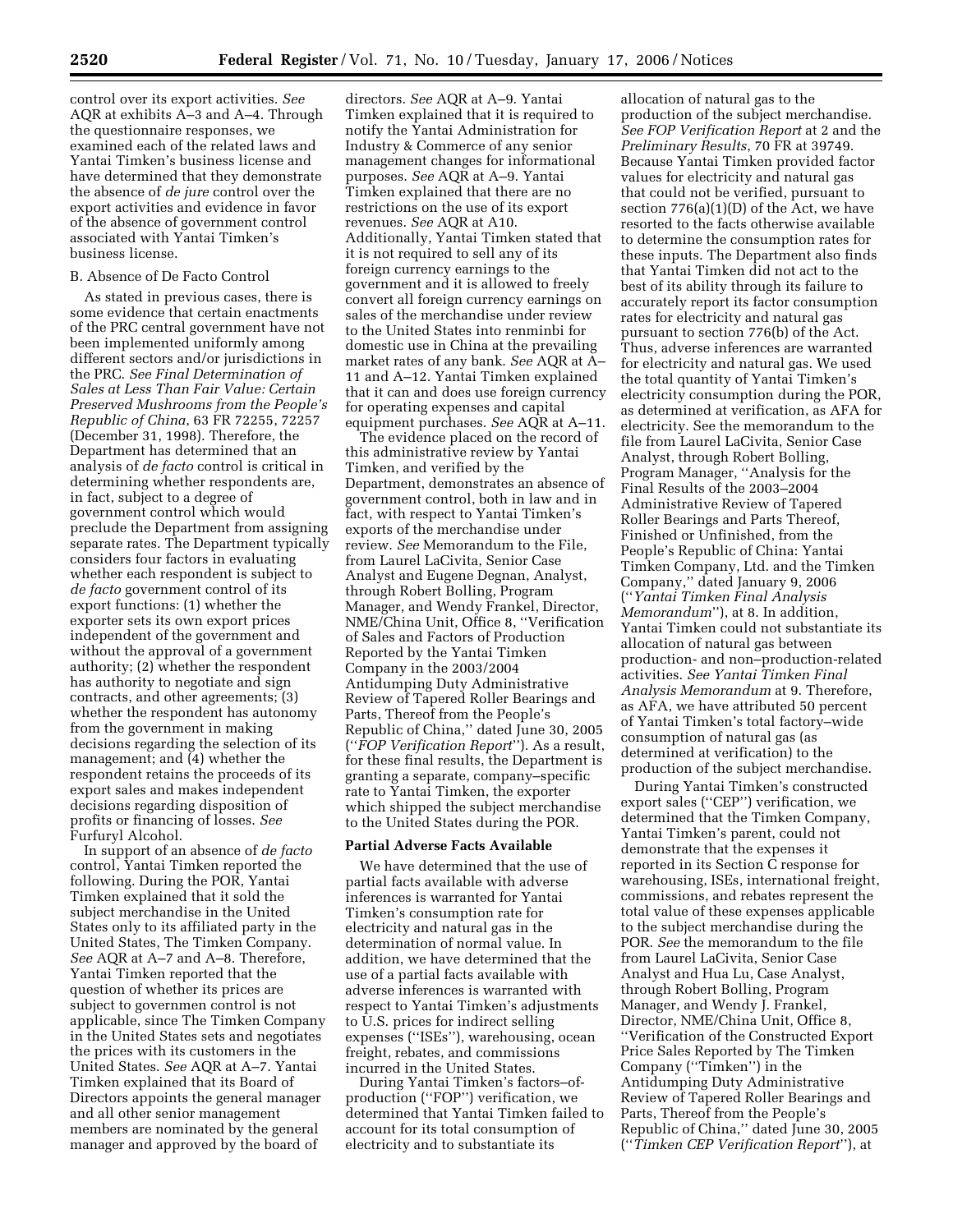2, 14, 25, 20, and 22, and the *Preliminary Results*, 70 FR at 39749. In addition, we found at verification that Timken based its distributor warehousing expenses, U.S. inland freight, commissions, and rebates reported in the Section C response on either preliminary or hypothetical data. *See Timken CEP Verification Report* at 2, 3, 20, and 21, and the *Preliminary Results*, 70 FR at 39749. Because Timken reported values for warehousing, ISE, international freight, commissions and rebates that could not be verified, pursuant to section 776(a)(1)(D) of the Act, we must resort to the facts otherwise available to determine the values for these adjustments. Further, pursuant to section 776(b) of the Act, the Department also finds that Timken did not act to the best of its ability through its failure to accurately report its adjustment data for these items. Thus, adverse inferences are warranted for warehousing, ISE, international freight, commissions and rebates. We used the total verified value of Timken's warehousing expense, ISE expense, and international freight as the basis of AFA for these items. *See Yantai Timken Final Analysis Memorandum* at pages 3 and 4, and Attachments III, IV, and V. We could not tie Timken's reported commissions and rebates into its audited financial statements, and thus could not determine the completeness of its reporting methodology. Moreover, Timken could not demonstrate the full universe of commissions and rebates paid on sales of sujbect merchandise during the POR. Therefore, we applied, as total AFA, the highest contractual amount of commissions and rebates that its sales agents or customers could earn to all sales of subject merchandise in the United States during the POR. *See Yantai Timken Final Analysis Memorandum* at 4.

In our *Preliminary Results*, we stated that because we could not verify the total value of Timken's marine insurance expense, pursuant to section 776(a)(1)(D) of the Act, we must resort to the facts otherwise available. *See Preliminary Results*, 70 FR at 39749. However, further examination of the information on the record reveals that Yantai Timken appropriately reported and substantiated its marine insurance expense. Therefore, for the final results, we will not apply AFA or make adverse inferences with respect to Timken's marine insurance expense, but will use the amount as reported in its Section C questionnaire response. *See Yantai Timken Final Analysis Memorandum* at 4.

#### **Date of Sale**

Section 351.401(i) of the Department's regulation states that ''in identifying the date of sale of the subject merchandise or foreign like product, the Secretary normally will use the date of invoice, as recorded in the exporter or producer's records kept in the normal course of business. However, the Secretary may use a date other than the date of invoice if the Secretary is satisfied that a different date better reflects the date on which the exporter or producer establishes the material terms of sale.'' 19 CFR 351.401(i); *See also Allied Tube and Conduit Corp. v. United States*, 132 F. Supp. 2d 1087, 1090–1093 (CIT 2001).

After examining the sales documentation placed on the record by Yantai Timken, we determine that invoice date is the most appropriate date of sale for Yantai Timken's CEP sales. We made this determination based on statements on page C–9 of the October 4, 2004, Section C response that Yantai Timken's invoice date, which is generally the same as the shipment date from the U.S. warehouse, establishes the material terms of sale to the extent required by our regulations. *See Notice of Final Determination of Sales at Less Than Fair Value: Structural Steel Beams From Germany*, 67 FR 35497 (May 20, 2002), and accompanying Issues and Decision Memorandum at *Comment 2*.

#### **Normal Value Comparisons**

To determine whether sales of TRBs to the United States by Yantai Timken were made at less than normal value (''NV''), we compared CEP to NV, as described in the ''*Constructed Export Price*'' and ''*Normal Value*'' sections of this notice.

### **Constructed Export Price**

In accordance with section 772(b) of the Act, CEP is the price at which the subject merchandise is first sold (or agreed to be sold) in the United States before or after the date of importation by or for the account of the producer or exporter of such merchandise or by a seller affiliated with the producer or exporter, to a purchaser not affiliated with the producer or exporter, as adjusted under sections 772 (c) and (d). In accordance with section 772(b) of the Act, we used CEP for all of Yantai Timken's sales because it sold all of its subject merchandise to Timken, its affiliated party in the United States, which in turn sold subject merchandise to unaffiliated U.S. customers.

We compared NV to individual CEP transactions, in accordance with section 777A(d)(2) of the Act. For Timken's CEP

sales, we based the CEP on delivered prices to unaffiliated purchasers in the United States. In accordance with section 772(d)(1) of the Act, we made deductions from the starting price for billing adjustments, movement expenses, discounts, commissions, rebates and re–packing expenses. Movement expenses included expenses for foreign inland freight from the plant to the port of exportation, domestic brokerage and handling, international freight, marine insurance, U.S. brokerage and handling, U.S. duty, U.S. inland freight, U.S. warehousing expenses, distributor warehousing expenses, and inland freight from the warehouse to the unaffiliated U.S. customer. We made adjustments to Timken's reported ISEs, commissions, rebates, international movement expenses (ocean freight and U.S. brokerage) and U.S. warehouse expense to account for failures at verification. See the ''Partial AFA'' section of this notice. In addition, we adjusted Timken's reported distributor warehouse and inland freight from the warehouse to the unaffiliated U.S. customer to account for minor corrections presented at verification. *See CEP Verification Report* at 1 to 3 and *Yantai Timken Final Analysis Memorandum* at 4 and 5. In accordance with section  $772(d)(1)$  of the Act, we additionally deducted credit expenses, iICCs and ISEs from the U.S. price, all of which relate to commercial activity in the United States. In accordance with section 772(d)(1) of the Act, we calculated Yantai Timken's credit expenses and ICCs based on the Federal Reserve short–term rate. Finally, we deducted CEP profit in accordance with sections  $772(d)(3)$  and  $772(f)$  of the Act. *See Yantai Timken Prelim Analysis Memorandum* at 2–5.

### **Normal Value**

Section 773(c)(1) of the Act provides that the Department shall determine the NV using an FOP methodology if: (A) the merchandise is exported from an NME country; and (B) the information does not permit the calculation of NV using home–market prices, third– country prices, or constructed value under section 773(a) of the Act. The Department will base NV on FOPs because the presence of government controls on various aspects of these economies renders price comparisons and the calculation of production costs invalid under our normal methodologies.

FOPs include: (1) hours of labor required; (2) quantities of raw materials employed; (3) amounts of energy and other utilities consumed; and (4)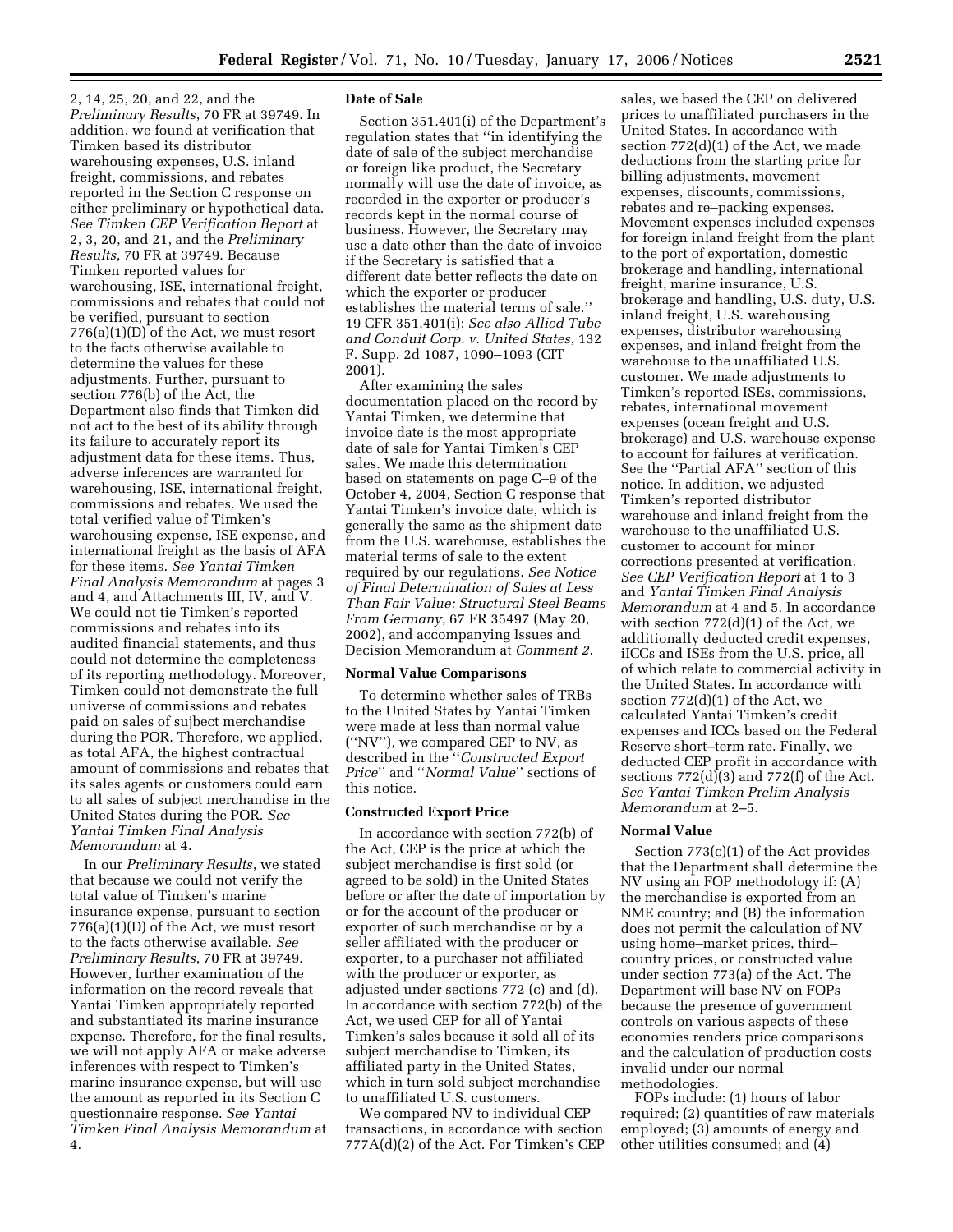representative capital costs. We based our determination of NV on Yantai Timken's reported FOPs for materials, energy (with the exceptions discussed above), labor, by–products, and packing.

In accordance with 19 CFR 351.408(c)(1), the Department will normally use publicly available information to value FOPs, but when a producer sources an input from a market economy and pays for it in market–economy currency, the Department will normally value the factor using the actual price paid for the input. *See* 19 CFR 351.408(c)(1); *See also Lasko Metal Products v. United States*, 43 F. 3d 1442, 1445–1446 (Fed. Cir. 1994). Yantai Timken reported that a significant portion of at least one of its raw material inputs was sourced from a market–economy country and paid for in a market–economy currency. *See*  Yantai Timken's October 4, 2004, Section D response at page D–16. Pursuant to 19 CFR 351.408(c)(1), we used Yantai Timken's verified actual price for inputs purchased from a market–economy supplier and paid for in a market–economy currency, except when prices may have been distorted by subsidies.

With regard to both the Indian import–based surrogate values and the market–economy input values, we have disregarded prices that we have reason to believe or suspect may be subsidized. We have reason to believe or suspect that prices of inputs from India, Indonesia, South Korea, and Thailand may have been subsidized. We have found in other proceedings that these countries maintain broadly available, non–industry-specific export subsidies and, therefore, it is reasonable to infer that all exports to all markets from these countries may be subsidized. *See Certain Helical Spring Lock Washers from the People's Republic of China; Final Results of Administrative Review*, 61 FR 66255 (December 17, 1996) and accompanying Issues and Decision Memorandum, at Comment 1; *Automotive Replacement Glass Windshields From the People's Republic of China: Final Results of Administrative Review*, 69 FR 61790 (October 21, 2004) and accompanying Issues and Decision Memorandum, at Comment 5; and, *China National Machinery Import & Export Corporation v. United States*, 293 F. Supp. 2d 1334 (CIT 2003), *aff'd*, 104 Fed. Appx. 183 (Fed. Cir. 2004). We are also guided by the legislative history not to conduct a formal investigation to ensure that such prices are not subsidized. *See* H.R. Rep. 100–576 at 590 (1988). Rather, the Department was instructed by Congress to base its decision on information that

is available to it at the time it is making its determination. Therefore, we have not used prices from these countries either in calculating the Indian import– based surrogate values or in calculating market–economy input values. In instances where a market–economy input was obtained solely from suppliers located in these countries, we used Indian import–based surrogate values to value the input.

#### **Factor Valuations**

In accordance with section 773(c) of the Act, we calculated NV based on Yantai Timken's FOPs for the POR. To calculate NV, the per–unit factor quantities were multiplied by publicly available Indian surrogate values (except as noted below). In selecting the surrogate values, we considered the quality, specificity, and contemporaneity of the data.

We valued packing material inputs using the weighted–average unit import values derived from the World Trade Atlas<sup>®</sup> online ("Indian Import Statistics''), which were published by the Directorate General of Commercial Intelligence and Statistics (''DGCI&S''), Ministry of Commerce of India, were reported in rupees and are contemporaneous with the POR. *See*  memoranda to the file from Eugene Degnan, Case Analyst, through Wendy Frankel and Robert Bolling, ''Preliminary Results of Review of Tapered Roller Bearings and Parts Thereof, Finished and Unfinished, from the People's Republic of China: Factors of Production Valuation Memorandum for the Preliminary Results of Review,'' dated June 30, 2005 (''*Factor Valuation Memorandum*'') and *Yantai Timken Final Analysis Memorandum*. Where we could not obtain publicly available information contemporaneous with the POR with which to value factors, we adjusted the surrogate values using the Indian Wholesale Price Index (''WPI'') as published in the *International Financial Statistics* of the International Monetary Fund. We adjusted Yantai Timken's reported factors for wooden pallets and packing labels to account for minor corrections to the response: *See FOP Verification Report* at 23–24 and Yantai Timken Final Analysis Memorandum at 7. We also revised the factor consumption rate of boxes, packing boards and packing buttons to account for findings at verification. See FOP Verification Report at 23–24 and *Yantai Timken Final Analysis Memorandum* at 8.

We adjusted the Indian surrogate values for packing materials to account for freight delivery charges. Specifically, we calculated the surrogate freight

charges based on the shorter of the reported distance from the domestic supplier to the factory or the distance from the nearest seaport to the factory. *See* Yantai Timken's November 30, 2005, case brief at 12. We made no freight adjustments to raw material prices for those materials which Yantai Timken purchased from market– economy suppliers on a delivered basis. *See* Yantai Timken's October 4, 2004, Section D response (''DQR'') at D–10 to D–12 and exhibits D–5 and D–6. For raw materials purchased from a market– economy supplier on an FOB basis, we calculated a surrogate freight value using the distance from the port of import to the factory. *See* DQR at D–12 and exhibit D–7. This adjustment is in accordance with the decision of the Federal Circuit in *Sigma Corp. v. United States*, 117 F. 3d 1401 (Fed. Cir. 1997).

To value electricity, we used values from the International Energy Agency (''IEA'') to calculate a surrogate value in India for 2000, adjusted for inflation. The Petitioner was the only interested party to submit information or comments regarding surrogate values for electricity on the record. However, the submitted value was less contemporaneous than the 2000 value reported by the IEA, which has been used in previous cases. *See Notice of Final Determination of Sales at Less Than Fair Value: Chlorinated Isocyanurates From the People's Republic of China*, 70 FR 24502 (May 10, 2005) and accompanying Issues and Decision Memorandum, at Comment 5; and, *Amended Final Determination of Sales at Less Than Fair Value: Magnesium Metal from the People's Republic of China*, 70 FR 15838 (March 29, 2005). Further, the Department was unable to find a more contemporaneous surrogate value than the 2000 value reported by the IEA. Therefore, we used the International Energy Agency 2000 Indian price for electricity to the POR, as adjusted for inflation. We adjusted Yantai Timken's factor consumption rate for electricity to account for findings at verification. *See FOP Verification Report* at 16–19 and attachment IV. *See* also *Yantai Timken Final Analysis Memorandum* at 9.

To value natural gas, we used values obtained from *http:// www.indiainfoline.com* in June 2000, used in the *Preliminary Determination of Sales at Less Than Fair Value and Postponement of Final Determination: Structural Steel Beams From The People's Republic of China*, 66 FR 67197, 67202 (December 28, 2001), as unchanged in the *Notice of Final Determination of Sales at Less Than Fair Value: Structural Steel Beams From*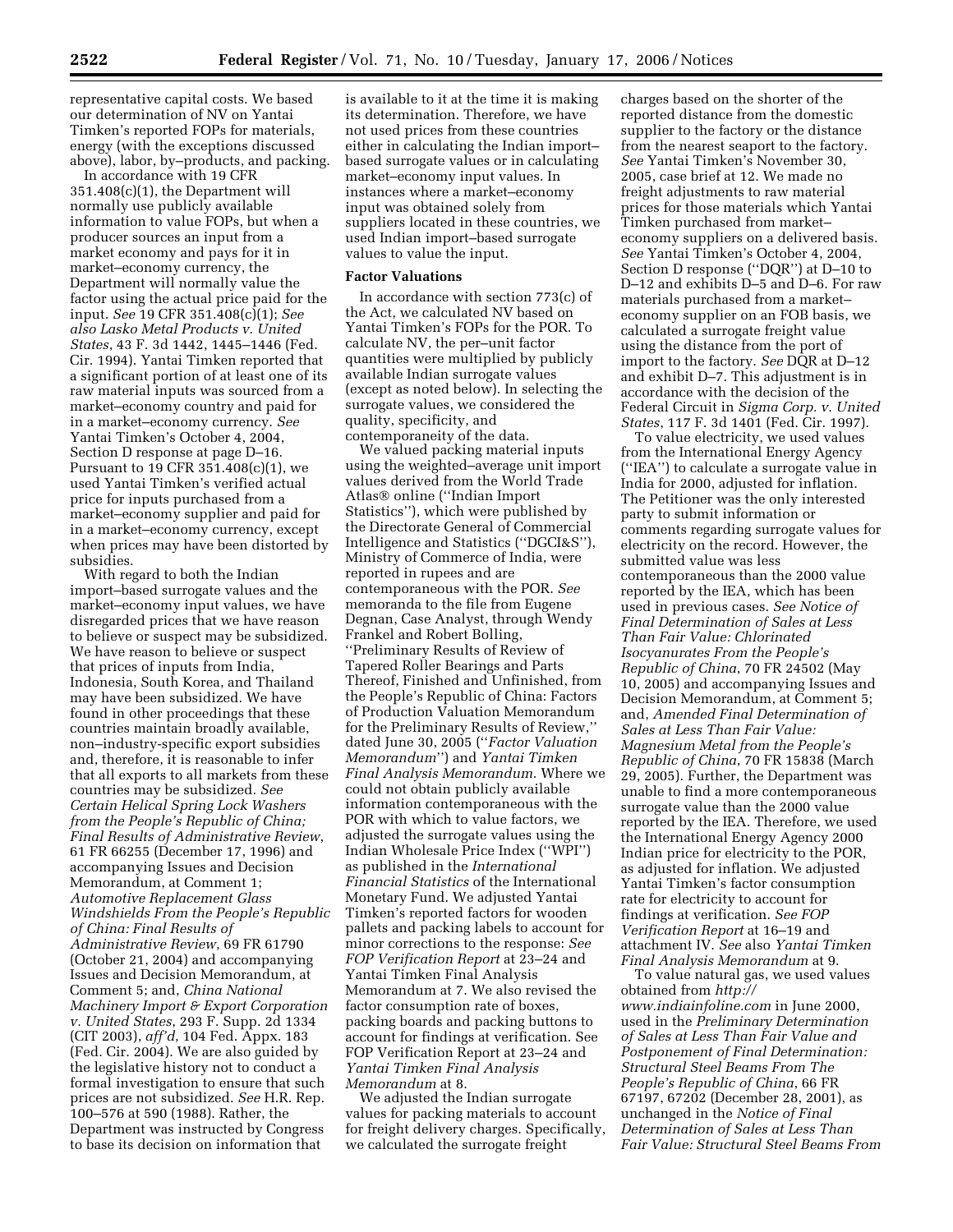*Germany*, 67 FR 35497 (May 20, 2002), and reported in Yantai Timken's November 17, 2004, surrogate value submission. *See* letter from Yantai Timken, ''Tapered Roller Bearings and Parts Thereof, Finished and Unfinished, from the People's Republic of China: Administrative Review (6/1/03–5/31/ 04): Submission of Yantai Timken's Surrogate Country selection and Potential Surrogate Values,'' at page 3 and exhibit 3. Yantai Timken was the only interested party to submit information or comments regarding surrogate values for natural gas on the record. In addition, we were unable to find a more contemporaneous surrogate value. Therefore, we adjusted this value for inflation. We adjusted Yantai Timken's factor consumption rate for natural gas to account for minor corrections to the response and for other findings at verification. *See FOP Verification Report* at 3, 20–21 and verification exhibit 1B. *See* also *Yantai Timken Final Analysis Memorandum* at 9–10, and *Issues and Decisions Memorandum* at Comment 8.

For direct labor, indirect labor, SG&A labor and packing labor, consistent with 19 CFR 351.408(c)(3), we used the PRC regression–based wage rate as reported on Import Administration's home page, Import Library, Expected Wages of Selected NME Countries, revised in November 2004, *http://ia.ita.doc.gov/ wages/02wages/02wages.html*. The source of these wage rate data on the Import Administration's web site is the Yearbook of Labour Statistics 2002, ILO, (Geneva: 2002), Chapter 5B: Wages in Manufacturing. The years of the reported wage rates range from 1996 to 2002. Because this regression–based wage rate does not separate the labor rates into different skill levels or types of labor, we have applied the same wage rate to all skill levels and types of labor reported by each respondent.

To value factory overhead, depreciation, selling, general and administrative expense, interest expenses and profit, we used the 2003 audited financial statements for two Indian producers of tapered roller bearings, SKF Bearings India Ltd., and Timken India Limited. *See Final Results Surrogate Value Memorandum* for a full discussion of the calculation of these ratios from the Indian companies' financial statements.

In order to demonstrate that prices paid to market–economy sellers for some portion of a given input are representative of prices paid overall for that input, the amounts purchased from the market–economy supplier must be meaningful. *See Antidumping Duties; Countervailing Duties; Final Rule*, 62 FR

27296, 27366 (May 19, 1997). Where the quantity of the input purchased from market–economy suppliers is insignificant, the Department will not rely on the price paid by an NME producer to a market–economy supplier because it cannot have confidence that a company could fulfill all its needs at that price. Yantai Timken's reported information demonstrates that the quantity of steel purchased from a market economy source used to produce cups and cones is significant. *See* Yantai Timken's October 4, 2004 Section D response at page D–10. Therefore, we used the actual price Yantai Timken paid for this steel in our calculations.

Yantai Timken reported that it also recovered scrap steel from the production of cups, cones and rollers resale. We offset Yantai Timken's cost of production by the amount of scrap that Yantai Timken reported that it sold. *See Factor Valuation Memorandum* at 3–4 and attachment 3.

Finally, we used Indian Import Statistics for the POR to value material inputs for packing which, for Yantai Timken, are wooden pallets, plastic covers, cardboard boxes, packing labels, plastic strips and packing cardboard. We used Indian Import Statistics for the POR for wooden pallets, plastic covers, cardboard boxes and plastic strips, and packing cardboard. *See Factor Valuation Memorandum* at page 4 and attachment 3 for wooden pallets, plastic covers, cardboard boxes and plastic strips. *See Yantai Timken Final Analysis Memorandum* at Attachment VIII for packing labels and packing cardboard. We were unable to find contemporaneous information for packing labels. Therefore, we used the Indian Import Statistics for packing labels from a previous period adjusted for inflation in our calculations.

### **Final Results of Review**

We determine that the following dumping margins exist for the period June 1, 2003, through May 31, 2004:

| Exporter/manufacturer                                                                     | Weighted-<br>average<br>margin<br>percentage |
|-------------------------------------------------------------------------------------------|----------------------------------------------|
| China National Machinery Import<br>& Export Corporation **<br>Luoyang Bearing Corporation | 0.00                                         |
| (Group) **<br>Yantai Timken Company Limited                                               | 0.18<br>41.58                                |

\*\* These rates are *de minimis*.

#### **Assessment Rates**

The Department will issue appraisement instructions directly to U.S. Customs and Border Protection (''CBP'') within 15 days of publication of these final results of administrative review. In accordance with 19 CFR 351.212(b)(1), we have calculated importer–specific assessment rates for merchandise subject to this review. For LYC and CMC, we divided the total dumping margins of its reviewed sales by the total entered value of its reviewed sales for each applicable importer to calculate *ad–valorem*  assessment rates. For Yantai Timken, we divided the total dumping margins of its reviewed sales by the total quantity of its reviewed sales for each applicable importer to calculate *per–unit*  assessment rates. We will direct CBP to assess the resulting assessment rates against the entered customs values for the subject merchandise on each importer's entries under the relevant order during the POR.

To determine whether the duty assessment rates were *de minimis*, in accordance with the requirement set forth in 19 CFR 351.106(c)(2), we calculated importer–specific *ad valorem*  rates. For CMC and LYC, we aggregated the dumping margins calculated for all U.S. sales to each importer and divided this amount by the entered value of the sales to each importer. For further details *see CMC Final Analysis Memo*  and *LYC Final Analysis Memo*. Where an importer–specific *ad valorem* rate is *de minimis*, we will order CBP to liquidate appropriate entries without regard to antidumping duties.

#### **Cash Deposit Requirements**

The following deposit requirements will be effective upon publication of this notice of final results of administrative review for all shipments of TRBs from the PRC entered, or withdrawn from warehouse, for consumption on or after the date of publication, as provided by Section 751(a)(1) of the Act: (1) The cash deposit rates for the reviewed companies will be the rates shown above, except that the Department shall require no deposit of estimated antidumping duties for firms whose weighted–average margins are less than 0.5 percent and therefore *de minimis*; (2) for previously reviewed or investigated companies not listed above that have a separate rate, the cash deposit rate will continue to be the company–specific rate published for the most recent period; (3) the cash deposit rate for all other PRC exporters will be 60.95 percent, the current PRC–wide rate; and (4) the cash deposit rate for all non–PRC exporters will be the rate applicable to the PRC exporter that supplied that exporter. These deposit requirements, when imposed, shall remain in effect until publication of the